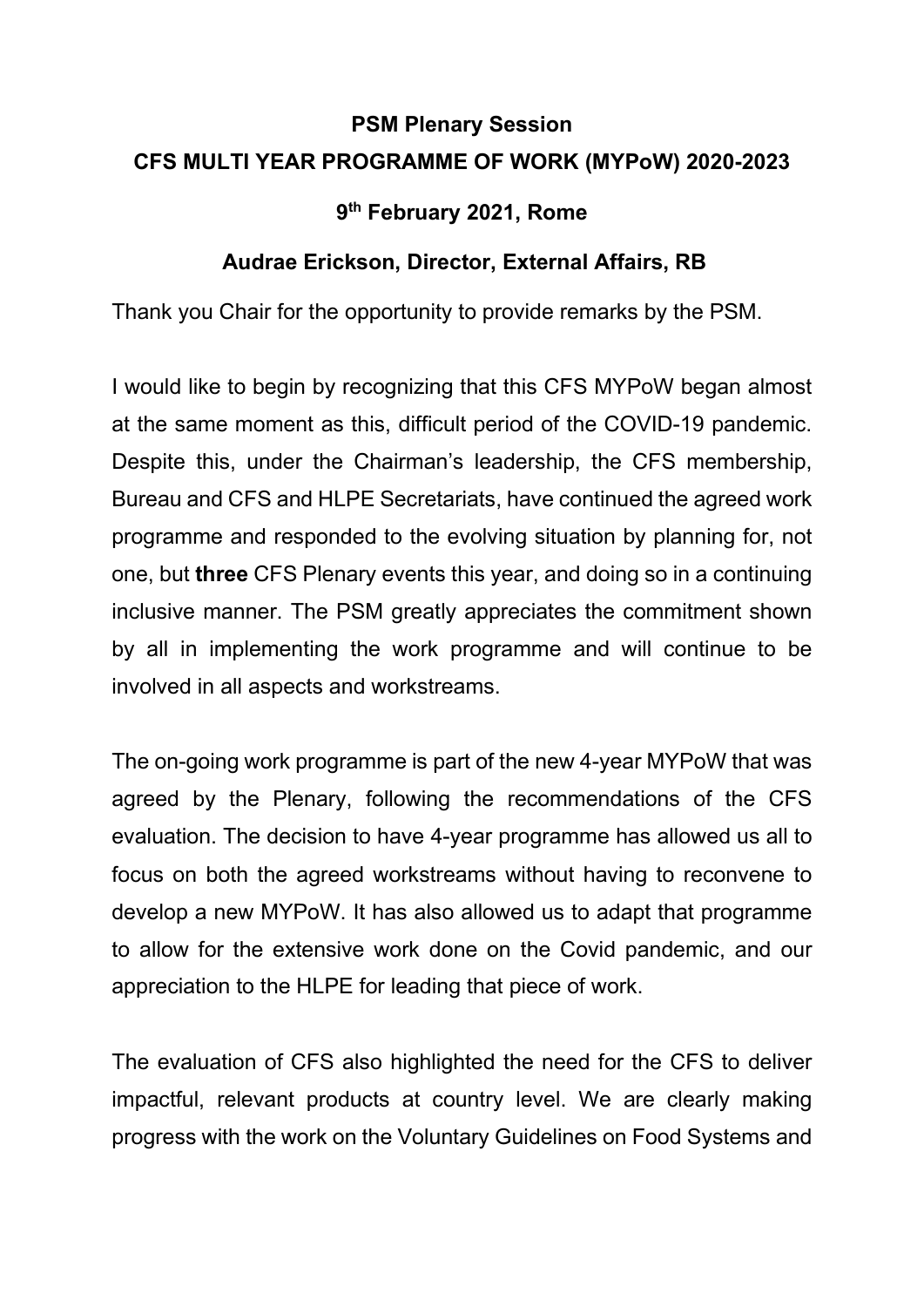Nutrition almost concluded, the work on Agroecological and Other Innovative Approaches moving towards negotiation in the coming months.

The workstream on Gender Equality and Women's Empowerment should begin following the anticipated approval of the Terms of Reference later today.

This will allow us to take forward the rolling programme of the MYPoW. As we turn our heads to Youth Engagement and Employment we remind that the Report should 'Explore the potential of food systems and enhanced rural-urban linkages to provide more and better jobs for women and youth'. The PSM supports that emphasis on the opportunities and dynamics for income earning opportunities, and employment for youth. This will mean promoting private sector development, investments, and value chain development to generating more and better jobs for the youth.

The PSM also looks forward to contributing to the planned intersessional events on Data Collection and Analysis and Reducing Inequalities for Food Security and Nutrition. Both are themes that are already being explored by the preparatory work of the Food Systems Summit and these are therefore CFS products which will facilitate the implementation of the Summit's outcomes. Combined with 3 plenaries and several negotiations, this will be a high demand on CFS time.

The PSM therefore endorses the decisions being put before CFS membership today and encourages CFS to implement the MYPOW in the order to which it was agreed and to remain tightly aligned to the ambitious number of workstreams that lay before us. Now is a time for CFS to remain